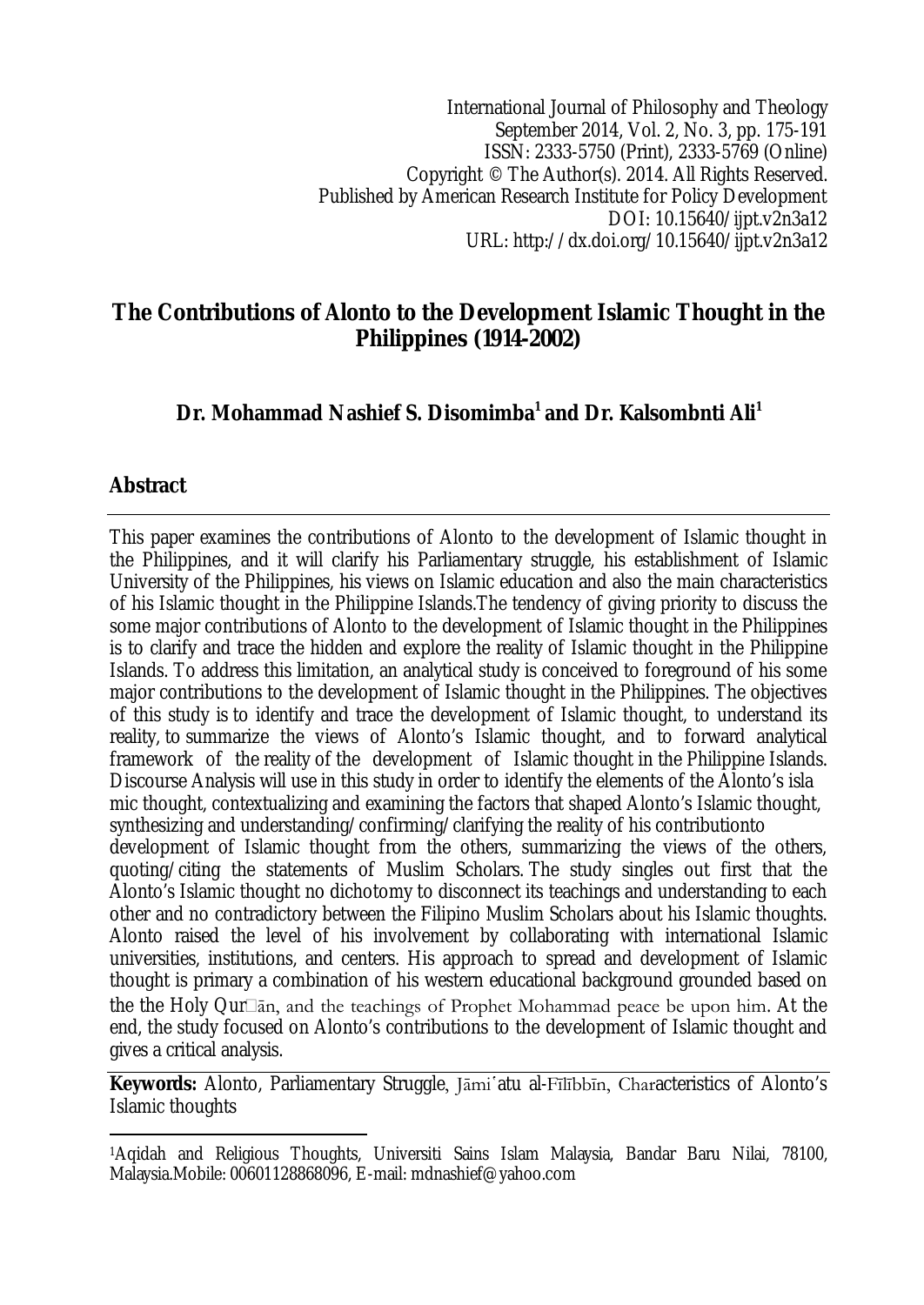#### **Introduction**

Rationale of the study**,** one vast field of academic research on development of Islamic thought that thus far has not been carried out systematically within the domain of discourse and language is intellectual history of Muslim scholars in the Philippines. Despite the fact that Islām has a very strong impact on Philippine sociopolitical affairs, very few studies have been conducted on individuals who have contributed to the Islamic thought in the Philippines (Alonto 1972). The tendency of giving priority to well-known Muslim scholars predominates over those whose works remain hidden and unexplored (Marohomsalic 2001). To address this limitation, a critical study is conceived to foreground a Muslim leader and intellectual in Mindanao, as a grand Master Islām supporters Movement in Philippines. Popularly known among his colleagues in the Philippine Senate in the 1950s as *Domi*, Ahmad Domocao Alonto, born from an illustrious family on August 1, 1914 in Lanao del Sur, Mindanao, Philippines, was not only imbued with Islamic principles but also emboldened by the courage to make a difference. He died on December 11, 2002 at the age of 88, but his legacy lives on and his writings and works have survived (Said 1981; Macaraya 1988 & Manzoor 2005).

Ahmad Domocao Alonto is one of the one hundred great Muslim Leaders of the  $20<sup>th</sup>$  Century and one of the most outstanding Muslim intellectuals in the Philippines (Manzoor 2005 &Javier-Alonto 2009). He stands at the forefront of development and spread of Islamic thought in the Philippines (Marohomsalic 2001). He has greatly contributed to the socio-political and educational reform, diplomatic relations through the establishment of Embassies in the Philippines, increasing international trades with Muslim countries, and inter and intra-religious discourses in the academia. With all these achievements, Alonto, amongst other Muslim intellectuals in the Philippines is considered to be one of the reliable authorities on the development of Islamic thought and the religious unification of politically divided *῾Ulamā*. Alonto's Islamic Thought, religious views, education reform and ideas are frequently promoted and cited in the official mass media of the Philippines, and allowed him to be seen by others as the grand master of contemporary Muslim Filipinos struggle for their right to self-determination (Marohomsalic, 2001; Macaraya, 1988; Manzoor 2005 & Saber, N.D.).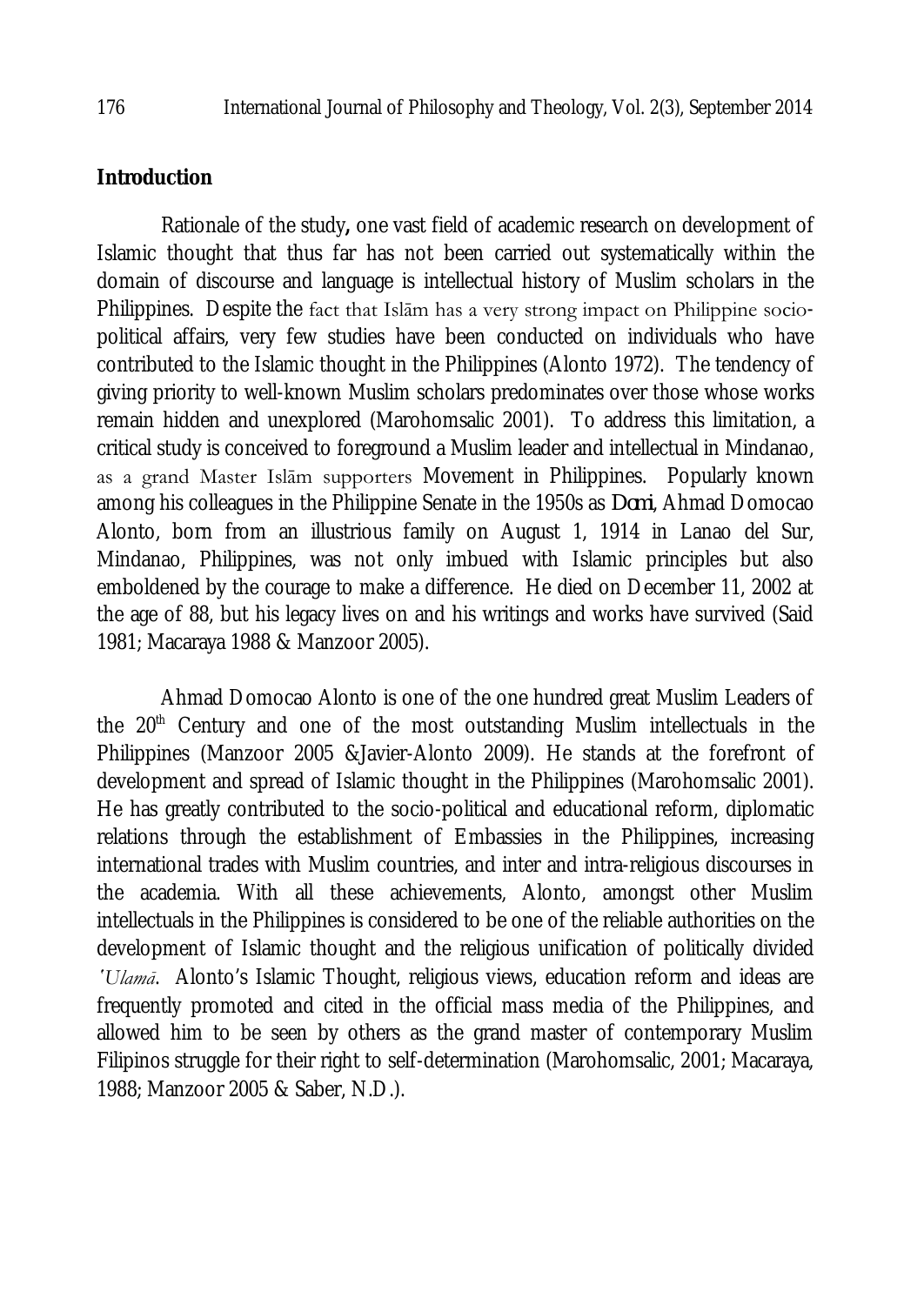#### **Literature Review**

Given the limited materials in public libraries and from personal collection of Muslim academicians in Marawi City, Philippines, the task of composing a review of literature has been very challenging and complex. Despite Ahmad Domocao Alonto's long political career and active involvement in Muslim affairs, not much works have been devoted to his views and approaches of Islamic thought.

One of the earliest theses is "*Ahmad Domocao Alonto: An Annotated Bio-Bibliography*" written by Pantonan M. Said in 1981. In his thesis, Pantonan M. Said endeavored to illustrate Alonto's life by describing his lineage, his philosophy of life, his role in the lower house as a Congressman and in the upper house as a Senator from Lanao, and his activities with some photographs. This thesis also touched on Alonto's record as a delegate to the Constitutional Convention of 1971, his works, works composed about him, the impact of his character on diverse audiences and sectors of Philippine society, his records in the Congress of the Philippines, his social achievements and standing, and his membership and presence in various international organizations and conferences. All these achievements demonstrate Alonto's noble ambition for social, economic and educational development of the citizens Philippines (Said, 1981).

Generally, the thesis provides factual information from Alonto's birth in 1914 to his education and professional career, stressing on his writings until 1980. The thesis was based on a compilation of published writings from different national newspapers magazines and his records in the Philippines Congress and House of Representatives. From a journalistic point of view, the thesis undoubtedly speaks of Alonto as a public figure in a span of 66 years (1914-1980).

The most commendable work on Alonto was written by Tocod D. Macaraya. Entitled "*Nomination Letter for the 1988 King Faisal International Award for Service of Islām and other Related Papers*", this paper was a comprehensive portrayal of Ahmad Domocao Alonto as a nominee for the Service of Islām in the Philippines. Although not a typical biography, Macaraya outlined the paper in such a way that Islām as an ideology and Alonto as a leader and intellectual merged through service and commitment. Against this backdrop was the Mindanao crisis that drew international attention, especially from the Arab Muslim world (Macaraya, 1988).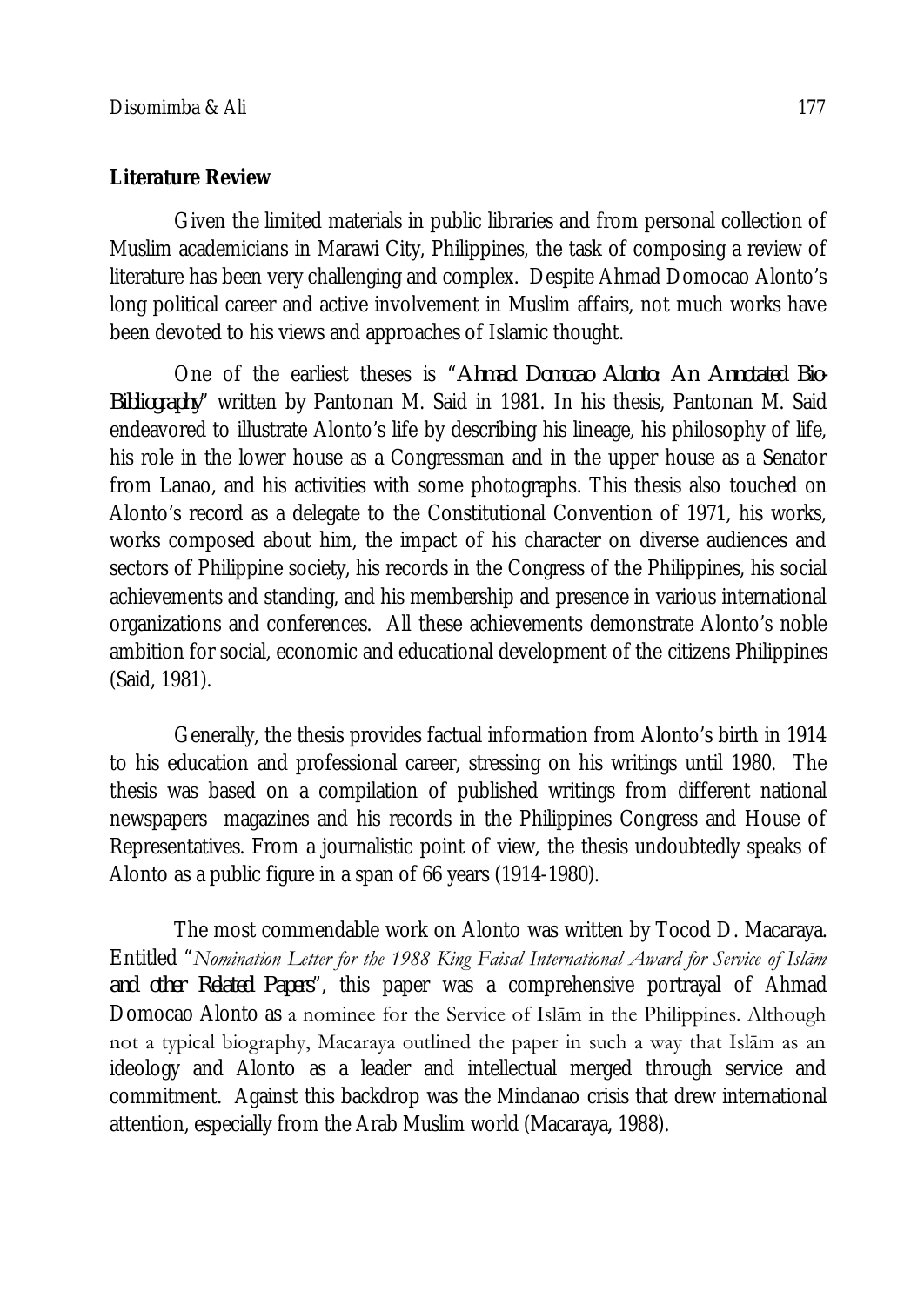Macaraya illustrated Alonto's history and educational background including his official positions in the national government and in private institutions and corporations, his contribution to socio-civic religious organization, and a brief account of his service to Islām and Muslims. Macaraya cited Alonto's works such as books, articles written in both English and Maranao language, published and unpublished, his local and international awards, participation in many seminars locally and internationally, his outstanding activities in the field of Islamic *da'wah* and people's review and comments about him (Macaraya, 1988).

Another Muslim intellectual who wrote a paper on Alonto was Mamitua Saber, the founding father of the Mindanao State University Research Center, later named after him, the Mamitua Saber Research Center. Mamitua Saber's biography entitled " Ahmad Domocao Alonto: Serving the cause of Faith, King Faisal International Awardee, Tribute to a Muslim Statesman", highlighted Alonto's service to Islām and Muslims in the Philippines, drew some of his preliminary statements as a government functionary, his contributions as a Filipino citizen, his intellectual works, his awards from local and international bodies, his special grants (both local and international), his outstanding activities in the field of *dawah*, his works which were reviewed by *The Manila chronicle* and *The Daily Mirror* (Saber N.D.)

Much closer to the Alonto clan was Rowena Awliya Javier-Alonto, the wife of Bobby Alonto, one of Ahmad Domocao Alonto's grandsons. She wrote about Alonto's leadership in a paper entitled "*Ahmad Domocao Alonto, Case Study on Muslim Leadership*". Rowena included in the biography the following: Alonto's family background, and how the people of Moroland considered him a legendary character of his time, as man of vision, a great teacher, a social reformer, a statesman, a pragmatic politician and a champion of the Muslims' rights in the Philippines. Rowena concluded that Ahmad Domocao Alonto should be considered as the early father of contemporary Moro struggle for the rights of self-determination (Javier-Alonto, 2009). In tracing the Alonto's personal pursuit of excellence, she paid attention to the educational background of Ahmad Alonto through his father's footsteps, his positions in both the government and the private sectors, and considered the year of 1950 a defining year and turning point in his life as a practicing Muslim. Rowena also cited Alonto's view on Kamlon rebellion in Sulu and Tawantawan in Lanao del Sur. Above anything else, Rowena mentioned Bandung Conference held in 1955 and the Afro-Asian Conference (AAC), which marked the beginning to send Muslim students in Egypt.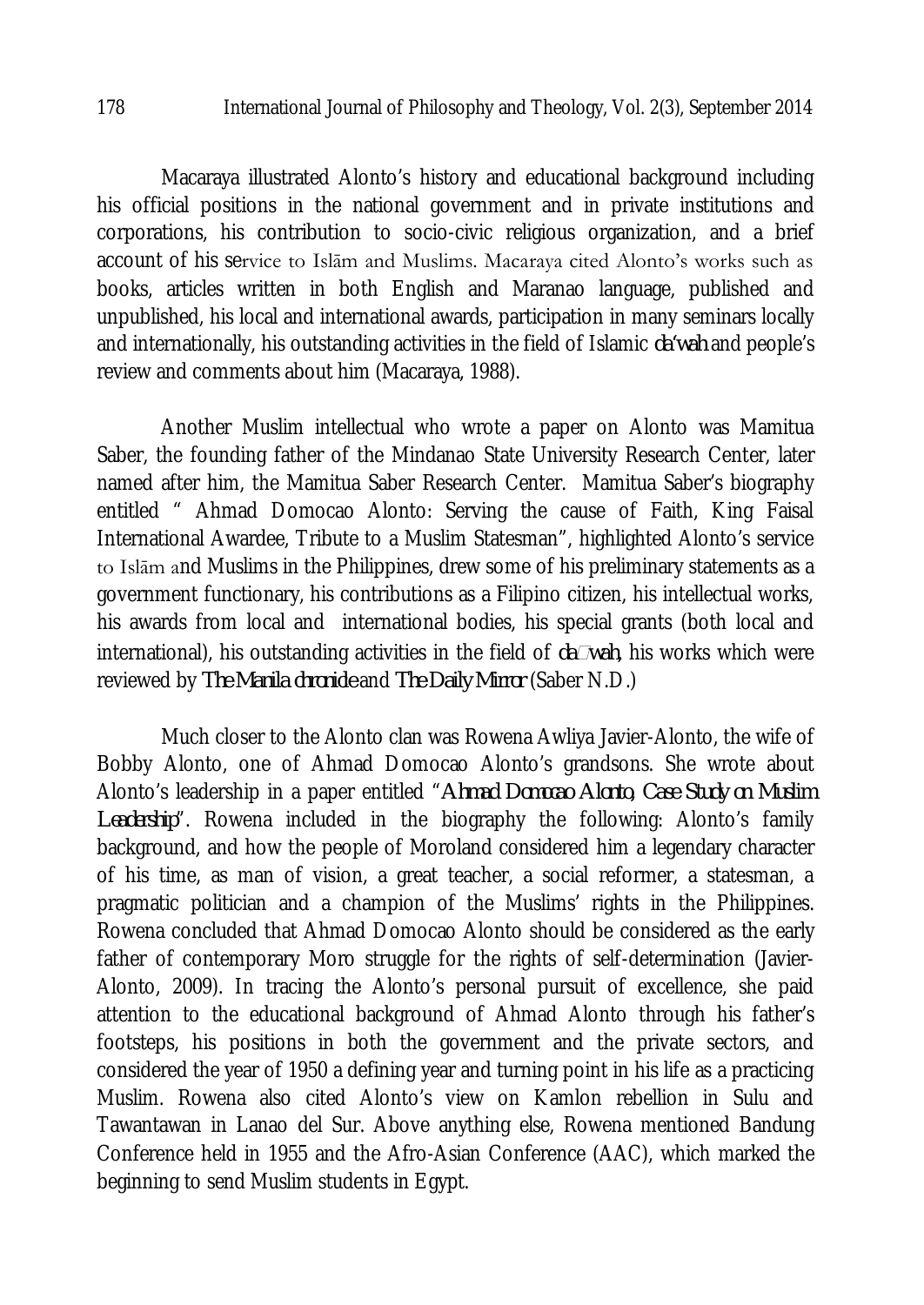In that conference, Alonto met the former President Gamal Abdel Nasser of Egypt, who offered scholarships to deserving Muslims, and he asked Alonto to act as intermediary. Another important event cited by Rowena was the massacre, commonly known in Philippine history books as the Jabidah massacre, where sixty-four Muslim Moro trainees in the Corregidor Islānd in March 17, 1968 were killed because they refused to invade Sabah in Malaysia. (Javier-Alonto, 2009). With regards to the *Ansār al-Islām*, which Alonto established, Rowena argued that its establishment was to resolve the crisis between Muslims and Christians who were fighting against each other. The Muslims' struggle for their right to self-determination heightened during the Marcos regime, and a civil war broke out, pitting innocent civilians for a cause they never understood.

## **Parliamentary Struggle**

Ahmad Domocao Alonto followed his father's footstep in Philippine politics in the 1950s (Javier-Alonto 2009). Although he was elected Congressman, his achievements peaked when he became a Senator, the only one Muslim in the Philippine Senate This section focuses and addresses his role in the parliament and the impact of his achievement to the Muslims in the Philippines specifically in Mindanao, Sulu and Palawan (Macaraya 1988). One of the significant impacts of Alonto's contributions to the development of Islamic thought in the Philippine Islands was his parliamentary struggle (Alonto 1996). From then on, several movements appeared on the political scene, all working with the Philippine government to re-establish the Islamic *Sharī ̒ah* among the Muslims in the Philippines. Their endeavor culminated in the establishment the *Ansār al-Islām* Movement in 1969 in the Philippines(Alonto 1996). Although the objective of the movement was parliamentary struggle, Alonto decided to redirect the struggle through western and Islamic education (Said 1988). He knew that very few would be given the chance to participate directly in Philippine politics, so the best way was to educate the Filipino Muslims and other cultural minorities in the MINSUPALA region (Alonto 1996).Alonto authored the establishment of the Mindanao State University, and in 1961, his dream became a reality (The Manila Chronicle 16/3/1959). In Mindanao, this university played a significant role to spread western knowledge and educate both Muslims and Christians using English as the medium of instruction (Said 1988).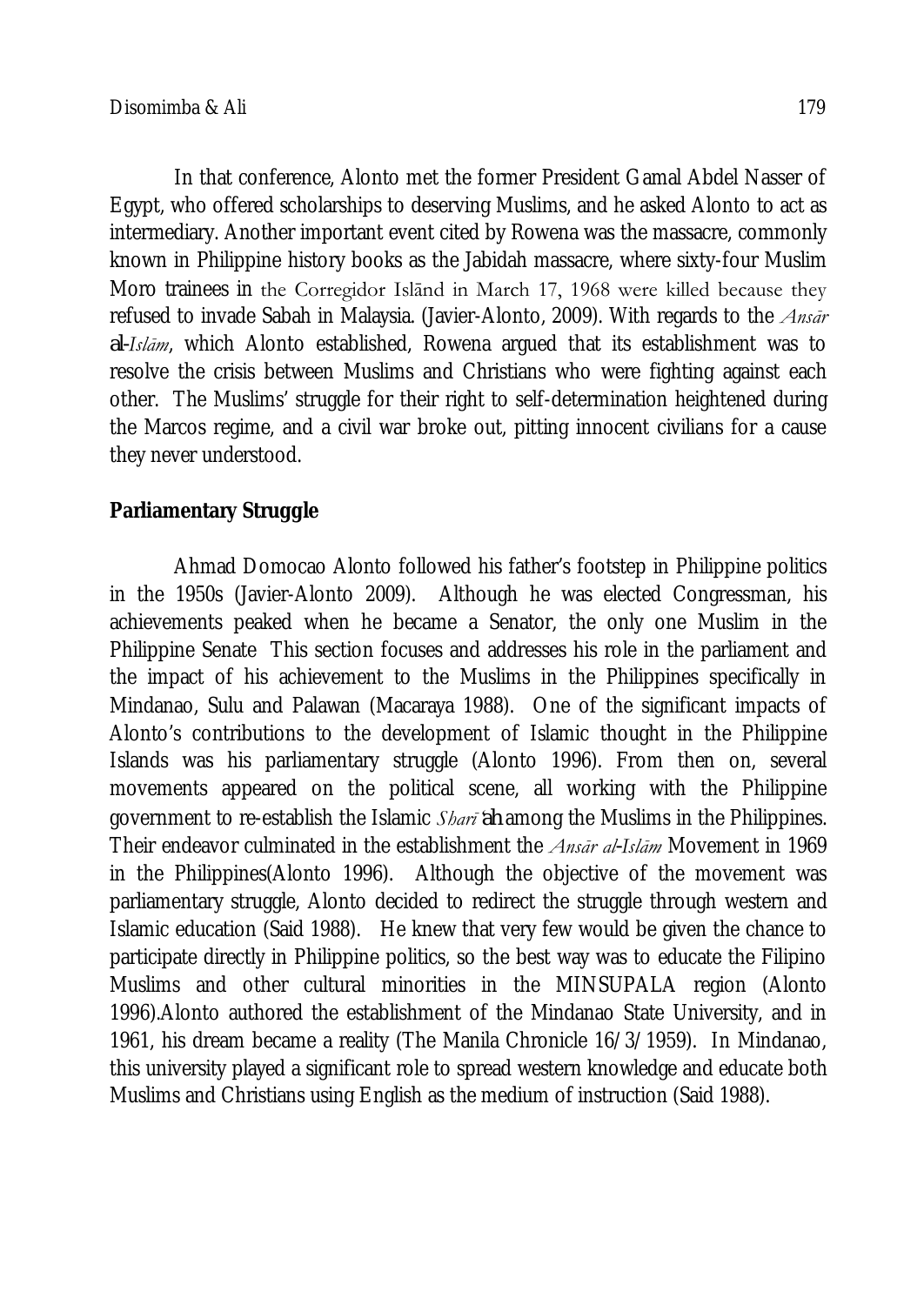Alonto theorized that western and Islamic education could eliminate the barriers of ignorance and underrepresentation in Philippine affairs among his people (Javier-Alonto 2009; Alonto 1996; Tamano 2008). It is clear the Mindanao State University is one of Alonto's greatest achievements as the Muslims' representative in the Philippine Senate (Javier-Alonto 2009). In a span of 50 years (MSU will be celebrating its Golden Anniversary on September 1, 2011), the university remains solid in terms of academic excellence in Mindanao and overall the Philippine Islands (Said 1981). Its graduates have conquered foreign shores as professionals while others remain in the country to serve various institutions. The Moro Muslim Filipinos who graduates from MSU have been resolute in leading the way to work in Islamic centers and to establish Islamic Institutions including madāris and mosques. They also launched Islamic seminars, wrote many Islamic articles, and helped in solving the problems between Muslim and Christian Filipinos. Many of the Muslim Filipinos also joined local and regional politics, and they are now the present leaders of the Filipino Muslims in the Philippines (Tamano 2008).

Some of Alonto's achievements throughout his association with the Parliament included the sponsoring the creation of Mindanao Development Authority (MDA), the Commission on Higher Integration, and the creation of Mindanao State University. And he confirmed that even before the Commission on National Integration (CNI), there was the Commission on Higher Integration (CHI), which was established to grant scholarship schemes to poor but deserving Filipino Muslims and Christians in the region and later on, the Commission on Higher Integration was changed to the Office of Muslim Affairs. It appears that Alonto's role in parliament was to establish a national community whereby citizens become united despite diversity (Macaraya 1988; Said 1981). As a prominent Muslim Filipino leader in the government and grand master of Islām supporter movement in the Philippine Islands, Alonto authored Republic Act no. 1387, which led to establishment of Mindanao State University. (Macaraya 1988; Said 1981) Within this university, two centers were created to integrate Islamic religion in the academe. The first was the King Faisal Center for Islamic and Arabic Studies (KFCIAAS) and the *Sharīah* Center. Alonto was also the principal author of the Republic Act no. 1888 leading to creation of the Commission of National Integration, a cabinet level office of the Republic of the Philippines (Said 1981; Saber Mamitua N.D). He also developed the Republic Act no. 3034, the Mindanao Development Authority for the economic improvement and development of Muslim Filipinos as well as other cultural communities such as the *Lumad*, a collective term for the different tribes in Mindanao.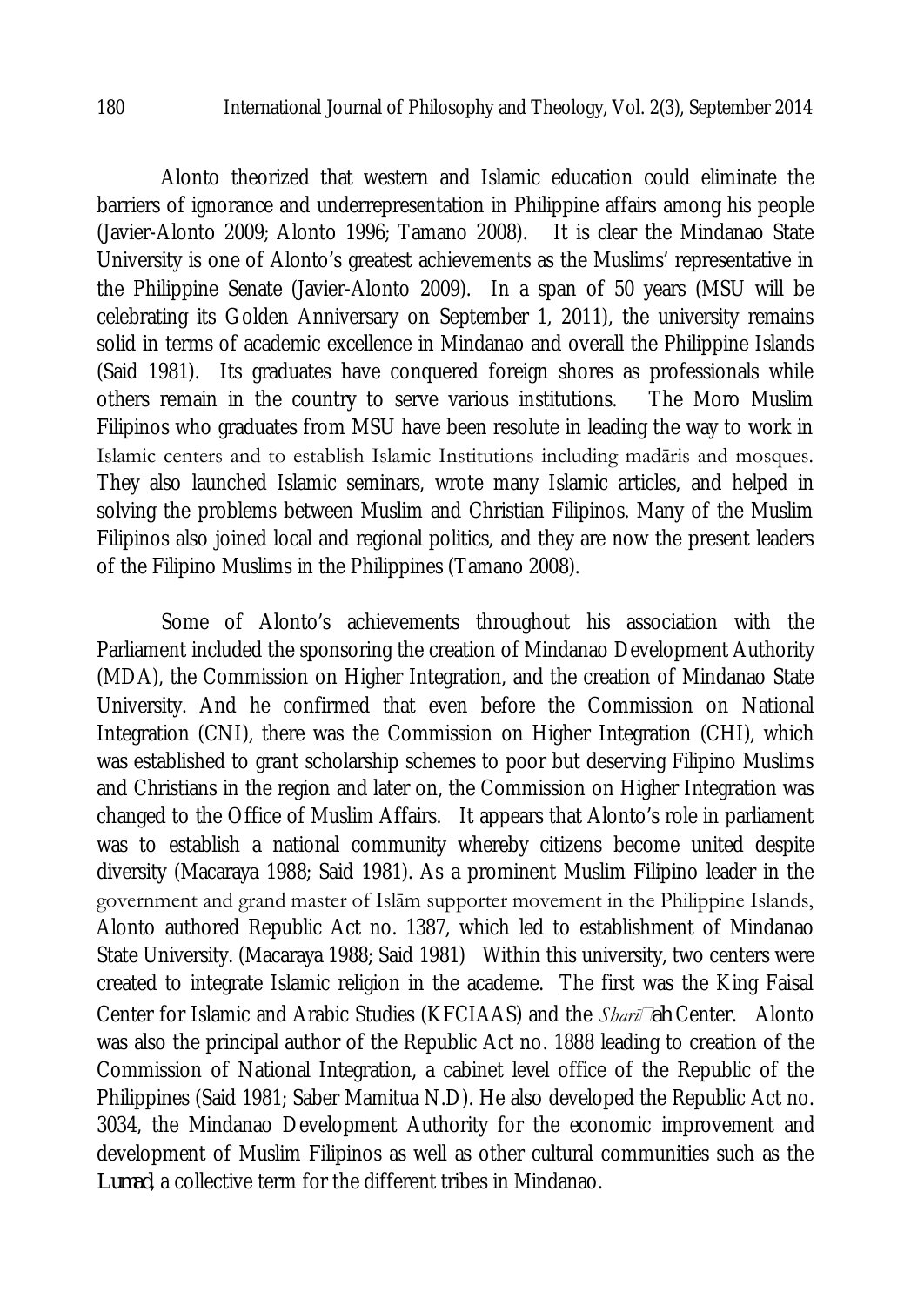Alonto was the principal author of the Republic Act no. 1515 which reformed representation of leaders from appointive status to elective positions. (Macaraya 1988; Javier-Alonto 2009; Manzoor 2005).

In terms of Alonto's policy on integration, it is documented that Alonto was able to amend the Civil Service Law of 1959, which recognized the Islamic holidays such as '*Īid al-Fitr and 'Īid al-Adhā*. (Alonto 1975; Marohomsalic 2001). Alonto as a Commissioner to the 1986 Constitutional Commission combined various Islamic concepts in the preamble, declaration of the principles and state policy, Bill of Rights, social justice and human rights and other provisions of the 1987 Constitution of the Philippine Governemnt (Javier-Alonto 2009; Manzoor 2005). According to the Civil Service Law of 1959, it has good impacts because the Muslim Filipinos were integrated to the Philippine body politics, but human rights and justice among the Filipino Muslims in the Philippines are not fully implemented until our present time (Alonto 1975).

### **Jāmi**῾**Atu Al-Fīlībbīn Al-Islāmia**

Alonto established the *Jāmīatu al-Fīliībbīn al-Islāmia* to preserve Islamic religion and to reeducate the Muslims on the importance of Islamic religion to the Moro Muslims. Alonto founded in 1954 the first modern Islamic School in the Philippine Archipelago which later became the first Islamic University in the Philippines known as the *Jāmīatu al-Fīlībbīn al-Islāmia*, (Macaraya 1988; Manzoor 2005 and Saber N.D.) Alonto appears to have founded his legacy of service through fulfilling the residents of Lanao quest for Islamic knowledge**.** In 1955, this University was called the *Kāmilol Islām* College initiated by a group of educated Muslim Filipinos and *'Ulamā*. It was organized in accordance with certain legal requirements in order to obtain official recognition*Jāmīatu al-Fīlībbīn al-Islāmia* offers courses on Islamic religion and is taught as part of the curricula, together with the Arabic language(Alonto 1984).

From 1955 onwards, this university has increased its enrollees to two thousand and four hundred Muslim students. The board of trustees decided to offer complete Islamic education package from elementary to secondary as feeders to the tertiary education. Soon the number of faculties also increased.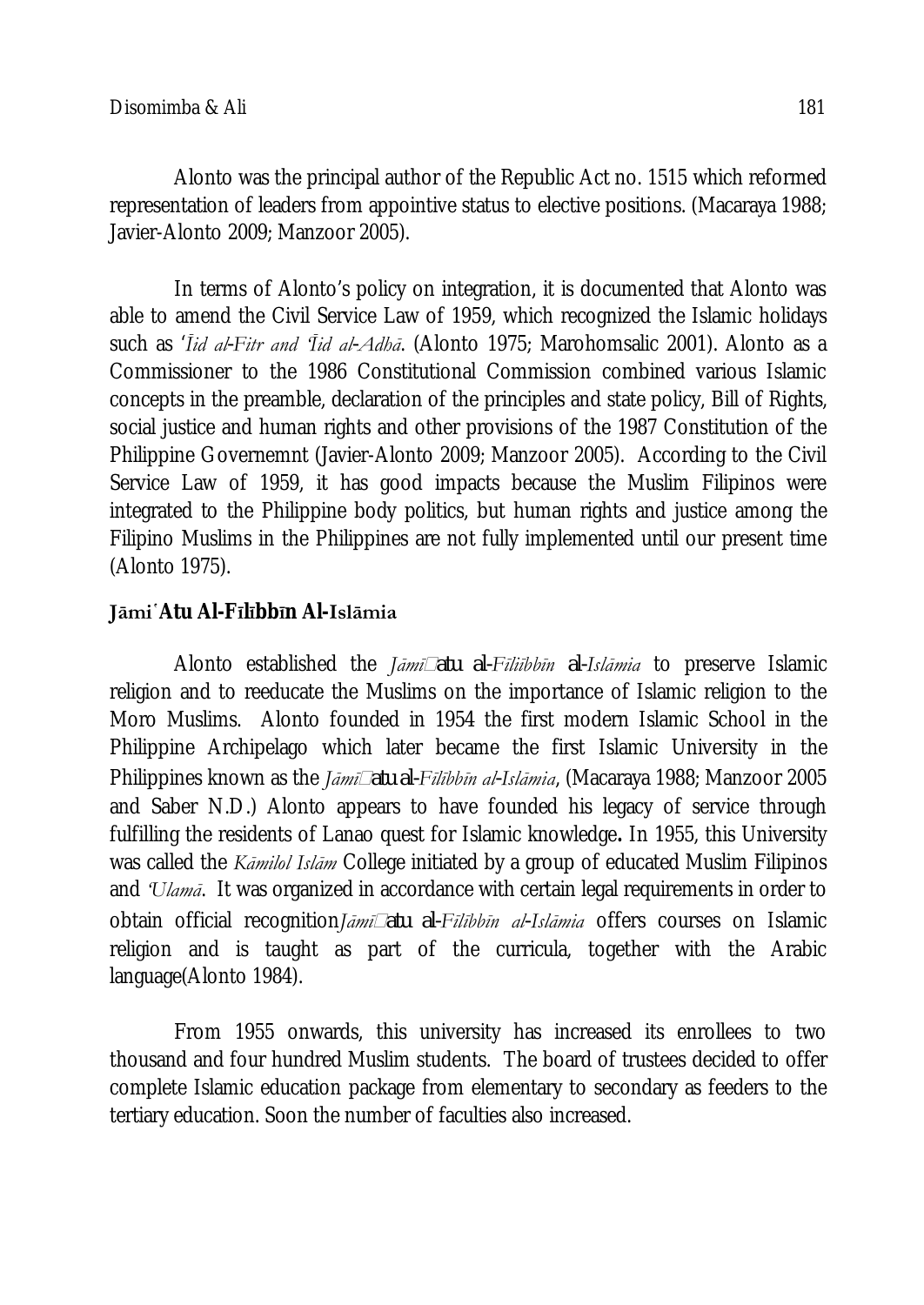The Faculty of Education offers teachers' training to Muslim teachers around the Lake Lanao area who are employed in public schools. These trainings are aimed at enhancing their skills as Muslim teachers.The Islamic University also offers Bachelors of Science in Elementary Education (BSEE) and Bachelor of Science in Education (BSE) (Alonto 1984: Alonto 1973). The Faculty of Liberal Arts prepares Muslim students in different degrees for Bachelor of Arts (AB), while the Faculty of Business Administration trains Muslim students in economics, commerce or business administration. This university has a big role to spread the Islamic Thought of Alonto because thousands of Muslim teachers who graduated from this university are playing active roles in various Islamic institutions in Mindanao, Sulu and Palawan, and over all Philippine Island, and even abroad (Alonto 1984: Alonto 1973).

*Jāmīatu al-Fīlībbīn al-Islāmia* is a private institution. Until now, it is fully dependent on Muslim students' fees, which might be the cause of its low turn-outs of new intakes. Aside from the main faculties described above, the Islamic University has a branch in the Province of Sulu with a Muslim students' enrollment of one thousand three hundred (Alonto 1985& Macaraya 1988). It plans to open new branches in the Province of Cotabato, in the cities of Iligan, Zamboanga and Basilan, and in the municipalities of Malabang and Balabagan located in the Province of Lanao Del Sur and Norte. This Islamic University set the model for integrated Islamic modern schools for primary, secondary and college education in the Philippine Islands specifically in Muslim areas.Plans are underway to open the Faculty of Law, Medicine, Agriculture, Engineering, Pharmacy, Nursing, Polytechnic Institute and etc (Alonto 1984).

The *Jāmīatu al-Fīlībbīn al-Islāmia* is the first Islamic institution to teach formal Islamic education and to mold Muslim leaders in the Philippine Islands. From a small college, the *Kāmilol Islām* College, the primary thrust to concentrate on the Arts, Philosophy, and Humanities with Islamic Theology, History and Philosophy, Arabic language and literature, has been extended to other fields. It is important to note that the Muslim teachers in JPI receive low wages compared to other public universities in the Philippines, but they continue to serve the university. Perhaps the board should take other measures to improve the teaching staff. Because it has grown into a Islamic university, it needs hire foreign Muslim professors and experts, specifically in the field of Islamic theology and Arabic studies (Alonto 1984).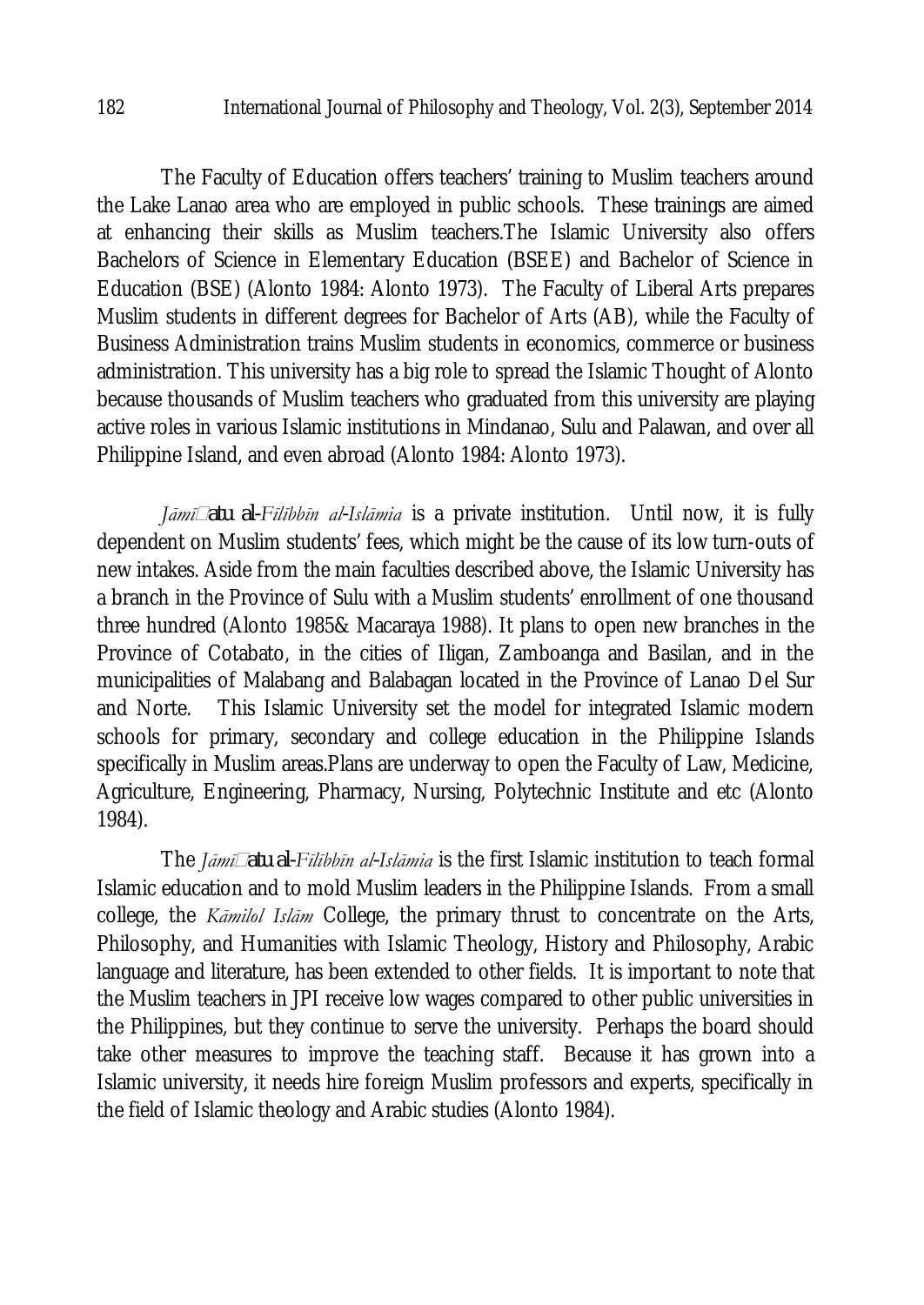Alonto's intention in establishing this university was to educate the residents of Lanao, the Maranaos, and other Muslims from the other parts of Mindanao region.Alonto was forecasting his advocacy because Islamic education is an important component of national integration (Alonto 1975). This is further demonstrated in Nur Misuari's argument that Alonto's achievements in establishing the *Jāmīatu al-Fīlībbīn al-Islāmia* and the Mindanao State University helped improve Maranao's Islamic knowledge and defend their Islamic religion through Islamic education. With educated Maranaos in the Philippine government, they could be the catalysts to institute change in Mindanao region (Alonto 1975).Alonto set this Islamic university to educate Muslim Filipinos in the Philippines based on the Holy Qur $\Box$ an and the *Hadīth* of the Prophet Muhammad peace be upon him. Ahmad Domocao believed that the basic idea for the establishment of the Institute of the Islamic studies was to create a department under the *Kāmilol Islām* College with the following functions:

(a) to prepare curricula for required subjects in religion and Arabic Language for primary, elementary, secondary and the different faculties of the College; (b) to prepare curricula for teachers' training for a period of at least one year to teach religion in government schools under the optional religious instruction; (c) to procure and approve the necessary instructors, professors and researchers in the field of Islamic Studies; and (d) to establish and conduct a research program in Islamic studies and to publish papers, articles and essays. Translation therewith shall be made in Arabic, English and local language (Alonto 1975).

While all these provisions support the overall curricula of JPI, it seems that the curricula of Islamic subject and Arabic language are not satisfactory because the Islamic curricula do not have a common module. To solve this problem, the Islamic University should have recruit foreign Muslim graduates from the field of Islamic studies and Arabic language in order to improve the curricula. In coordination with other faculties of the *Kāmilol Islām* College, the Institute of Islamic Studies developed an intensive one year training course to prepare teachers to teach Islamic theology in government schools to Muslim students (Alonto 1985; Alonto 1973 & Manzoor 2005). It is a five year program to produce one thousand Muslim teachers by the end of the period. Presently there are one hundred thousand estimated Muslim students in government schools at the primary and elementary level, a number likely to double in the next decade.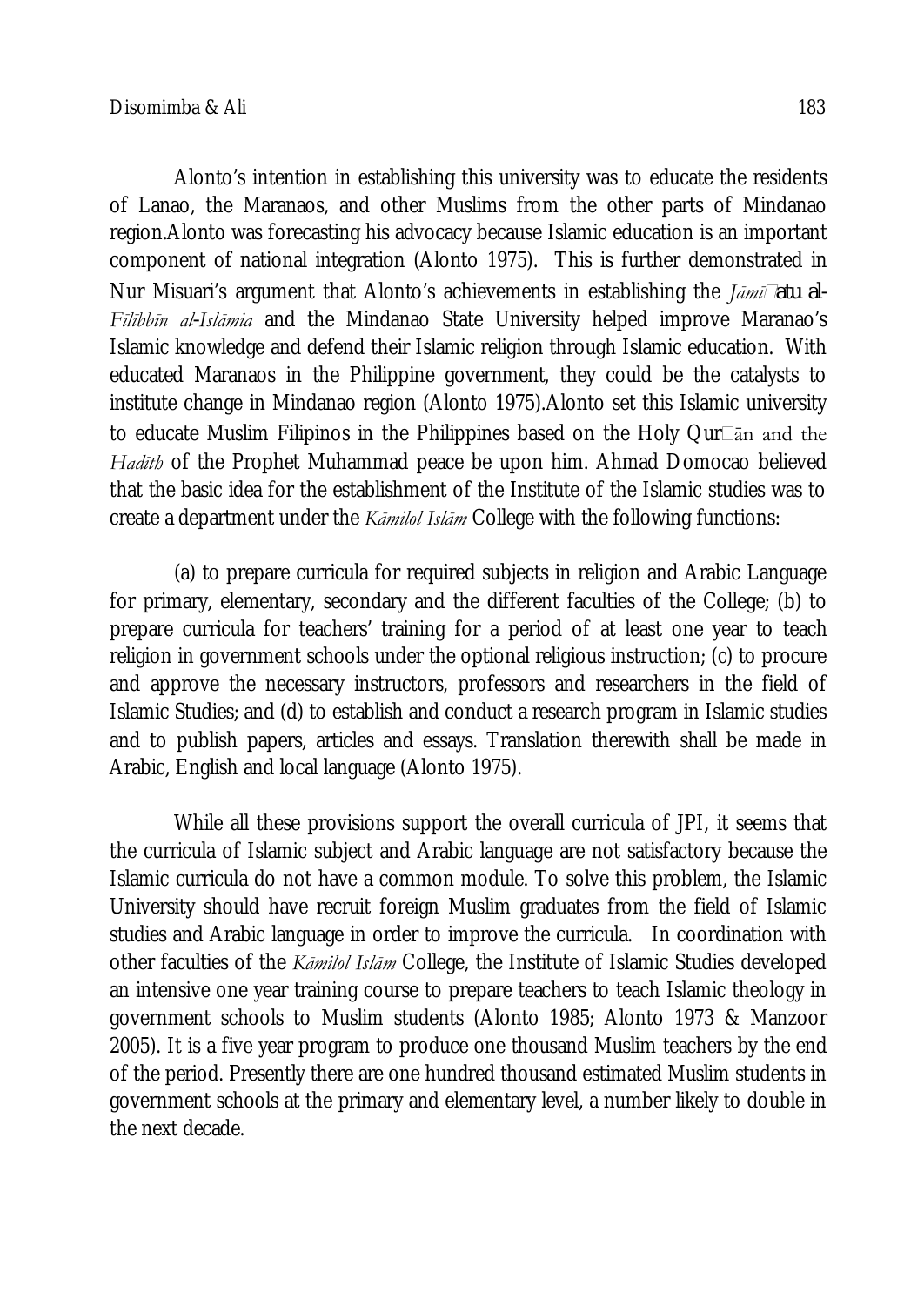The *Jāmīatu al-Fīlībbīn al-Islāmia* was also established to help understand the meaning of Islamic religion, and towards Islamic educational upliftment and technology transfer (Alonto 1984; Alonto 1985; Macaraya1988). We can explained that Alonto's establishment of the *Jāmīatu al-Fīlībbīn al-Islāmia* was to enhance Islamic education and to make Muslim people aware of their rights in various spheres of life.

Accoding to Alonto, JPI also offers certificate for graduates in Bachelor degrees in Science in Elementary Education, religious training in the faculty of Islamic studies, and Arabic studies. Muslim student graduates are eligible as regular teachers in several government schools in Mindanao and thus removing the essential of employing temporary Muslim teachers teaching Islamic theology in government schools. Beginning in 1957, the *Kāmilol Islām* College was already producing Muslim graduates in the area of Islamic studies and theology who were employed as teachers in several government schools in the Philippines (Alonto 1984). To date, one hundred Muslim graduates holding Elementary Teaching Certificates graduated from this Islamic University while about fifty graduated with Bachelor of Science in Elementary Education. Because of this, it appears that the religious instruction given through the current course curricula does not provide good working knowledge of Islamic studies and theology.

This Islamic university must provide and update its curricula for Islamic studies leading to degrees of Bachelor of Arts with majors in Islamic theology, Philosophy, History, or Arabic language and literature(Alonto 1984). This Islamic University produces scholars *('Ulamā*) through formal aspects of Islamic ideology. It also provides courses for teachers where religious subjects are part of the curricula in order to afford graduates sufficient knowledge of Islamic religion. It envisions obtaining scholarships for post-graduate studies in Muslim learning institutions like those in the United Arab Republic so as to provide qualified Muslim instructors and professors in *Kāmilol Islām* Colleges and in the Institute of Islamic Studies (Alonto 1984; Alonto 1985; Macaraya 1988; Manzoor 2005 & Saber N.D.).

The role of *Jāmīatu al-Fīlībbīn al-Islāmia* is to serve as effective control of Christian education among Maranoas, model for others to follow, prevented education of Christian missionaries and introduced western Islamic blended curriculum.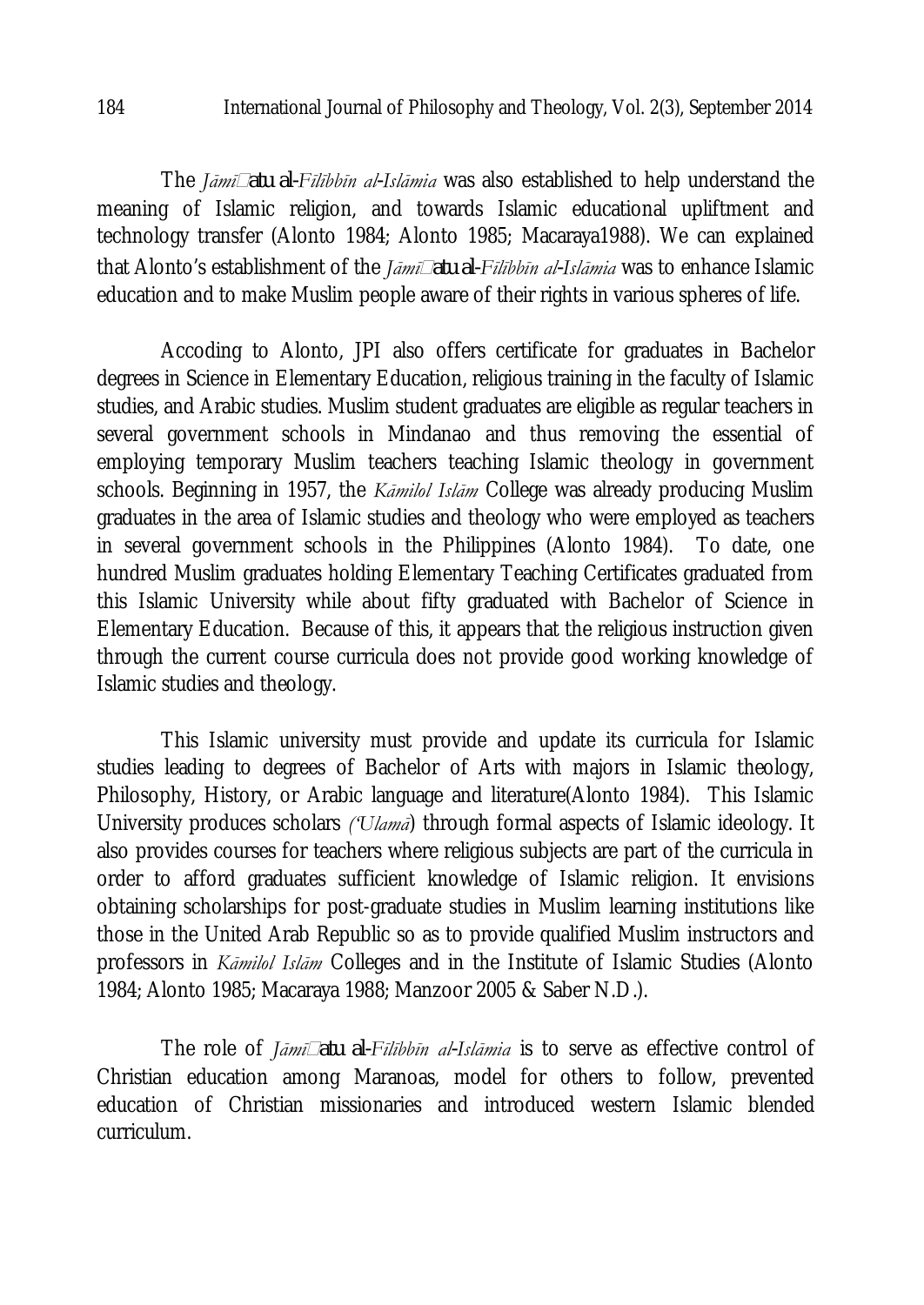It is very clear that this Islamic university was organized through Alonto's idea in order to control Christian's mixed curricula, and avoid it to be integrated with Islamic education and theology in Mindanao and all over the Philippine Islands (Macaraya 1988; Manzoor 2005). Indeed, the Islamic University of the Philippines has a vital role to play in the spread Alonto's Islamic thought in the Philippines specifically in Mindanao Island, Sulu and Palawan, and has also role to spread the learning of Arabic language as a second language in the Philippines (Alonto 1984). This Islamic university is a concrete foundation of Alonto's Islamic thought in the Philippines, even if the knowledge of Islamic education and theology is not sufficient for the Muslim students. Since Arabic grammar is important in understanding Islamic theology, the Islamic university should strengthen the curriculum so that the Muslim students can obtain proper Islamic education(Alonto 1984; Alonto 1973).

Alonto was able to contribute to the Muslims' struggle towards Islamic educational development and technology transfer, Alonto confirmed that adequate Islamic education and appropriate technology should be provided to the Filipino Muslims and if the Muslims are educated, they could propose programs to solve the high unemployment rate and economic crisis in the Philippine government. However, the pace of incorporating technology in the various units and faculties in JPI is very slow (Alonto 1973).

Alonto established courses to teach Muslim students the religion of Islām using two languages: English and Arabic and he wanted Muslims to learn Arabic and English to be able to defend their Islamic religion. Despite Alonto's critical stance on colonization, he knew that the language of the colonizers, English, is also a potent instrument to spread Islamic religion to non-Arabic speaking countries (Alonto 1984; Alonto 1985). This Islamic university has a major role to spread Alonto's Islamic thought in the Philippines especially in Mindanao Islands. All this Islamic university is required to do is to revise their curricula in Arabic language and Islamic studies (Alonto 1971 & Alonto 1973), and specifically in Islamic theology to provide Muslim students quality knowledge so that they could properly understand the teaching of the Holy Qurān and the *Sunnah* of the Prophet Muhammad peace be upon him and strengthen their Islamic faith (Alonto 1984; Macaraya 1988 & Manzoor 2005).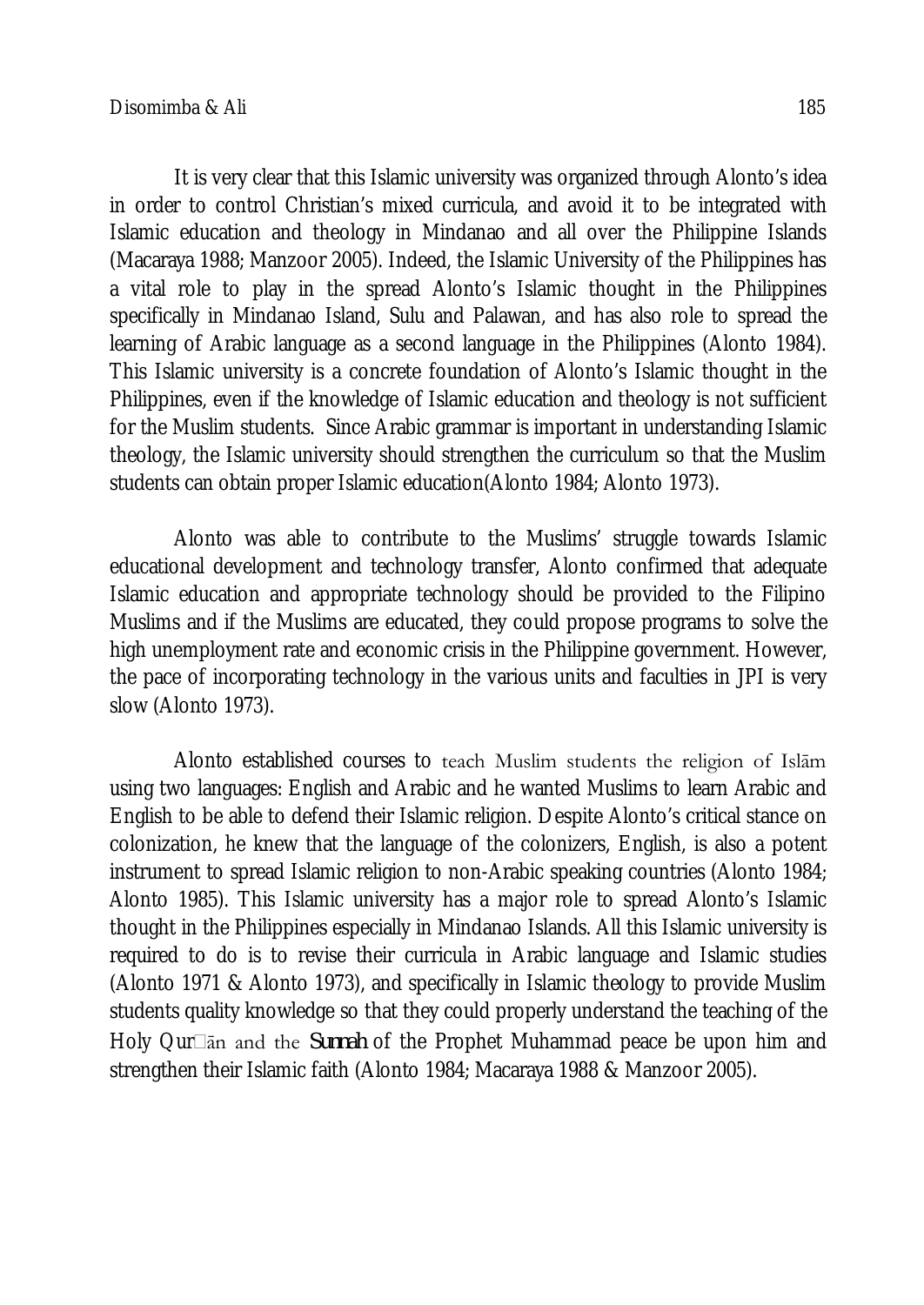#### **The Main Characteristics of Alonto's Islamic Thought (Ait)**

Alonto's Islamic Thought (AIT) was accepted by Muslims in the Philippines because it was grounded in the Holy  $Qur\Box$ an and the teachings of Prophet Mohammad peace be upon him. It must be recalled that Alonto was born during the American occupation. His entire educational background was greatly influenced by western scholars, and he read the Qur $\square$ an in English translation Macaraya 1988 & Manzoor 2005). The need to learn Arabic came only in the mid-1950s when he realized that to educate the Muslim Filipinos; he must read the Holy Qur $\Box$  in Arabic textAside from classical scholars (western and Islamic), Alonto's Islamic Thought (AIT) was a product of his active involvement in advocating Islamic religion as a tool to solve the Mindanao crisis and to educate the Muslim Filipinos (Alonto 2009).

Alonto's Islamic Thought (AIT) characterisitics is integrating the views of classical Muslim scholars in order to strengthen and modernize his understanding of Islamic religion (Said 1981). He found it necessary to recontextualize his Islamic social reform agenda to accommodate the diverse composition of inhabitants in Mindanao Island (Alonto 1986). As a result, he initiated and established several Islamic institutions in the Philippines such as the Islamic Center in Manila, Philippines. The center was very strategic because it was also the place where Muslim local and international scholars met and discussed their plans. Alonto also revived the Muslim Association of the Philippines (MAP) (Macaraya 1988 & Manzoor 2005). Alonto was also strongly influenced by education as a vehicle to change people and society. Because of this, he collaborated with several *Ulamā* and Muslim intellectuals around the world to establish the Islamic University in the Philippines in Marawi City (Alonto 1984). He was also the co-founder of *Rābitah al-Ālam al-Islāmiyah*, and continued as a constituent member committee of this organization (Said 1981). Another main characteristic of Alonto's Islamic Thought was the need to share the Holy Qur $\Box$ an and other writings on Islamic religion through translationThe Mindanao State University was another milestone in Alonto's Islamic Thought in the Philippines. The university was his message of Islamic unity, development, and peace to the MINSUPALA region and all over the Philippines (Macaraya 1988; Manzoor 2005).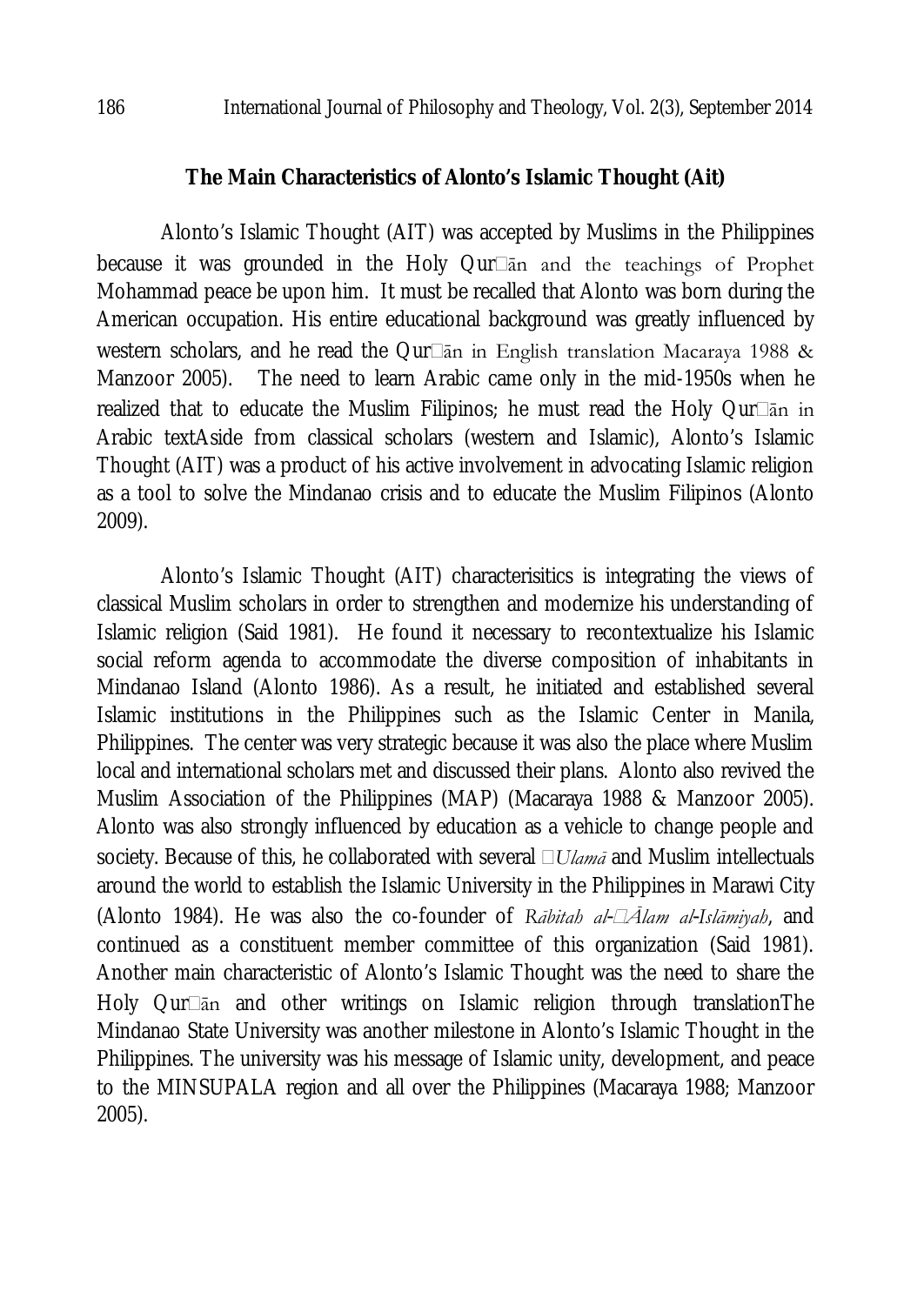Alonto was instrumental in reshaping Islamic values and ethics in the Philippines. His response was to build the first mosque in Manila because Muslims should have a house to worship the Oneness of God. Alonto realized that the Muslim Filipinos in Manila had shown signs of losing their grips with Islamic religion. First, they lost their *amānah*, or fear for one God; second, they lost their Islamic brotherhood and replaced it with Christian brotherhood; and third, they lost their Islamic cultural ethics. Because Muslims Filipinos are obliged to pray five times a day, the first mosque became the symbol of Islamic "rebirth" in Metro Manila, Philippines. Later on, Alonto established other Islamic institutions such as Rajah Sulaiman in Metro Manila in the area of Binangonana, which was predominantly Christians in composition. Moreover, when Alonto saw that the Filipino Muslims in the Philippines lost their *amānah*, piety, morality, peace and brotherhood, they were also disconnected from one God because they failed to perform their Islamic prayers and observe fasting during the month of *Rama...an*. Some were no longer paying Islamic charity (Alonto 1984; Said 1981; Macaraya 1988 & Manzoor 2005).

Alonto placed more emphasis on parliamentary struggle (Alonto 1996), and he showed his commitment to peaceful means by establishing several private Islamic and western public institutions in the Philippines (Said 1981). His membership in the Constitutional Convention of the Republic of the Philippines (1971-1972) and in the Constitutional Commission (1986) was proof of Alonto's involvement in the government's programs to amend the Philippine Constitution (Javier-Alonto 2009). The Autonomous Region in Muslim-Mindanao (ARMM) was enshrined in the 1987 Philippine Constitution, and Alonto was the one who proposed its legislation during the Constitutional Convention (Nolledo 1987). Although ARMM fell short of that 'meaningful political autonomy' envisaged by Alonto, Muslim politicians harvest the fruits of the autonomous region (Manzoor 2005). Alonto's Islamic mission and vision was finally granted – autonomy of Muslim Mindanao in Article X, Sections 15 to 21 of the 1987 Philippine Constitution (Javier-Alonto 2009).

Lastly, Alonto made strong linkages between Filipino Muslim minorities with the majority Muslims in Islamic countries around the world. Most importantly, he was able to share his Islamic Thought to his fellow Muslims in prestigious universities.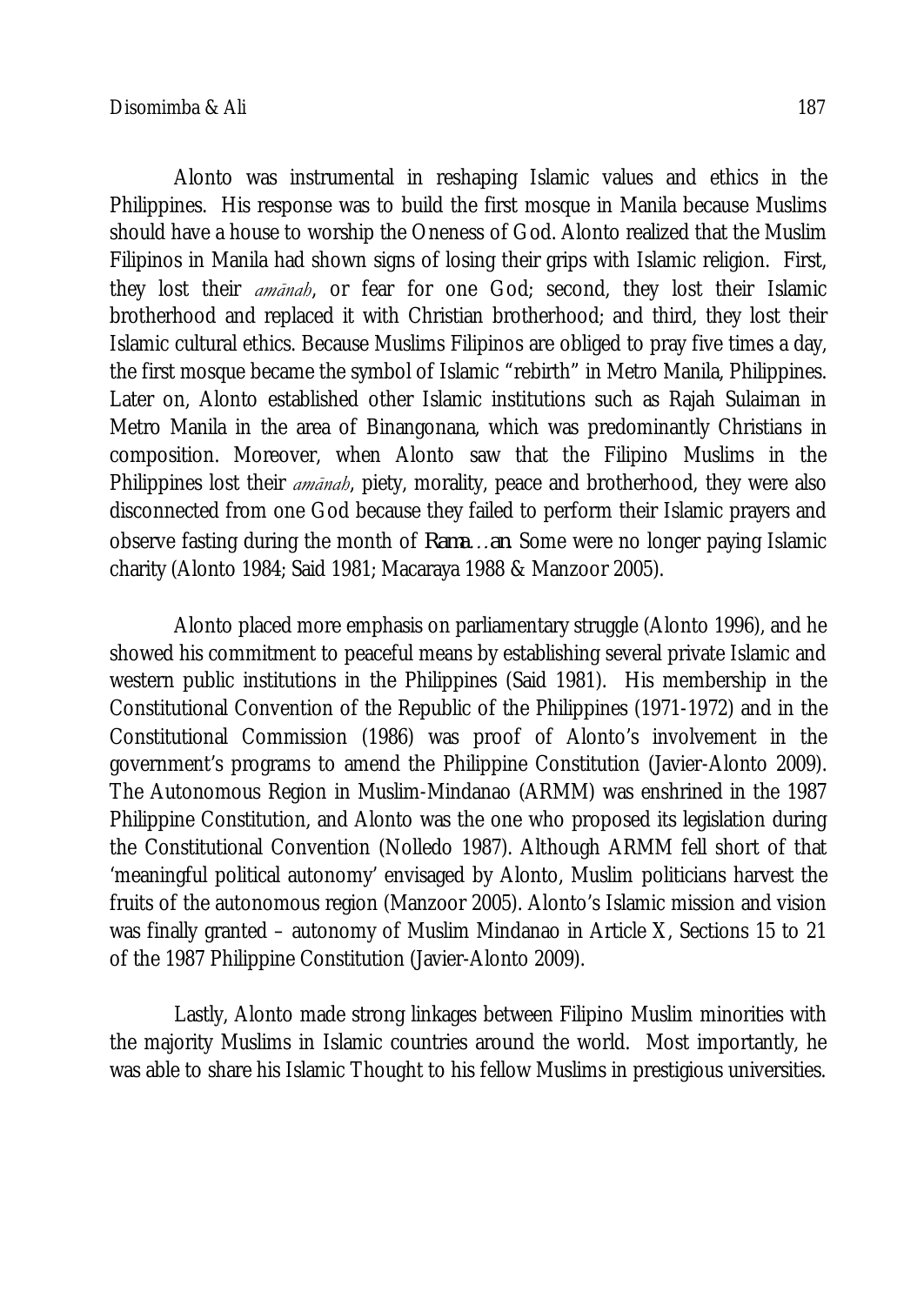These include al-Aazhar University in Cairo, the Islamic University of Medinah, the King Abdel Aziz University at Jeddah, the University at Riya... and Makkah al-Mukarramah, the University of Kuwait, the University of Omdurman, the University of Indonesia, the University of Malaysia, the University of Qatar and etc (Macaray 1988 & Manzoor 205). Today's generation of Muslim Filipinos is grateful for Alonto's contributions to Islamic education in Mindanao Island. The overseas donors who pledged financial support continued sending their assistance to Filipino Muslims. This is Alonto's greatest achievement because of its long-term impact (Alonto 1971; Alonto 1984 & Marohomsalic 2001).

### **Analysis and Findings**

Based on my analyzing, finding and evaluation showed that Alonto reshaped Islām based on the objective conditions during his time from the Holy Qur᾽ān. Alonto is the one who started and established Islamic seminars in Marawi City and all over the Philippines, he set-up Islamic Center in Manila, organized Ansār al-Islām, and finally, Alonto establish Islamic University of the Philippines, Alonto is the grand master of developing the Islamic thought and re-Islamize the Philippine Islands. All the Muslim intellectuals in the Philippines agreed, confirmed, supported, and clarified the concepts of his Islamic Thought is from the Holy Qurā᾽n and Sunnah of the Prophet Muhammad peace be upon him. Alonto is no doubt successful in sharing all that he knows about Islām and his ideas on developing and spreading the Islamic thought in the Philippines widespread through his institutions such as Mindanao State University, Islamic University of the Philippines, and Islamic Centers in the Philippines.

#### **Conclusion**

The contributions of Alonto's Islamic Thought (AIT) have benefited the Filipino Muslims in Mindanao in many ways since his time until now. As a member of the Philippine Senate, Alonto authored bills and acts on education, electoral representation, and national integration. He also proposed the creation of regional autonomy in Mindanao during the Constitutional Convention in 1986. To address the Mindanao problem which was partly orchestrated by the Philippine Armed Forces and Ferdinand E. Marcos. Through this membership of the Philippine Senate, Alonto raised the level of his involvement by collaborating with international Islamic universities, institutions, and centers.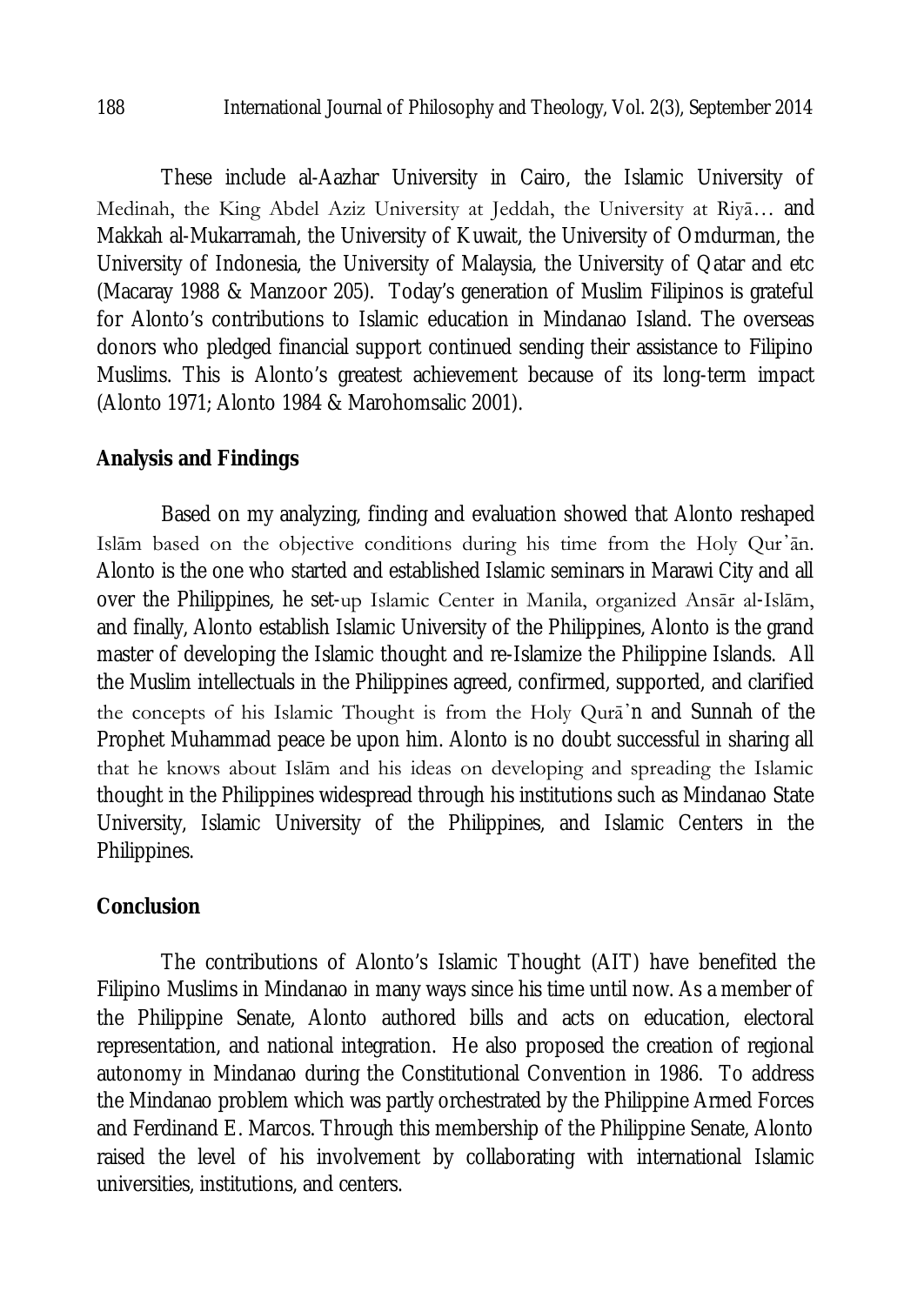Alonto's approach to develop and spread Islamic thought is primary a combination of his western educational background, the Holy Qur $\Box$ an, and the teachings of Prophet Mohammad peace be upon him.

#### **Bibliography**

- Ahmad, DomocaoAlonto. (1991). An-Nawawī Forty Hadīth:An Anthology of the sayings of the Prophet Muhammad(Maranao translation). Marawi City, Philippines.
- Ahmad, DomocaoAlonto (1975). Basic Issues on the Mindanao Question, (Marawi: Mindanao State University, Philippines.
- Ahmad DomocaoAlonto. (1986). Challenges Facing Muslims in a Modern Society: The Philippines Experience, Singapore: Regional Islamic Convention, Jamiyah Singapore.
- Ahmad, DomocaoAlonto. (1972). Conspiracy to Liquidate Islām in the Philippines, Cairo: Seventh Islamic Conference of the Academy, Arab Republic of Egypt.
- Ahmad, DomocaoAlonto. (n.d.). Essential of Islām, Series al-Ṣiyām,Maranao Translation, Manila: Muslim Association of the Philippines.
- Ahmad, DomocaoAlonto. (n.d.). Essential of Islām Series al-Zakāt, Maranao Translation 'bagian o da a manga rekian' (Marawi: KamilolIslām Colleges Marawi, Philippines.
- Ahmad, DomocaoAlonto. (1974). Islām: a Brief Exposition, Manila: converts to Islām society of the Philippiness.
- Ahmad, DomocaoAlonto. (1984). Islām and the Muslims. Manila: Islamic Symposium on Muslim-Christian Fellowship Dialogue: step towards harmony and understanding, Philippiness.
- Ahmad, DomocaoAlonto. (1984). Islām and the Muslims of the Philippines. Manila: Muslim-Christian Dialogue on the Mindanao Situation, October 5-7, 1984, Communication Foundation of Asia, Manila.
- Ahmad, DomocaoAlonto. (1984). Islām and its Influence on the Maranao.Marawi: third Southeast Asia Seminar on Islām, Dansalan Colleges, Philippines.
- Ahmad, DomocaoAlonto. (1973). Islamic Education and Its Relevance to Nation- Building, Marawi: the eight Commencement Exercise of the Mindanao State University, foreword by Mauyag M. Tamano, University Social Hall, University Campus, Philippines.
- Ahmad, DomocaoAlonto. (1988). Islām ant the Science of Ecology.Marawi, Philippines.
- Ahmad, DomocaoAlonto. (1974), Muslim Custom and Tradition Source and Identity.Marawi: Mindanao State University Compus, Philippines.
- Ahmad, DomocaoAlonto, Ilias, Basman, Sangga. (n.d.).Paganai a PaganadunaIpangundaoko Agama Islām. Dansalan: Knights of Mohammad, Philippines.
- Ahmad, DomocaoAlonto. (1980). Religion and State in Islām. Manila: A Critical View of Public Policy and Issues', University of the Philippines.
- Ahmad, DomocaoAlonto. (1996). Reversion to Islamic Shari $\square$ ah: The only way to prevent the liquidation of Islām and foster its preservation as din of the Muslim Communities in the Philippiness or elsewhere, Riyadh: conference on Islamic Jurisprudence, Imām Muhammad bin Saud Islamic University, Royal Kingdom of Saudi Arabia.
- Ahmad, DomocaoAlonto. (1973). So AtoransaPilipinas/trans into Meranao. Edited by Makacuna Cesar Philippines Constitutional Law.
- Ahmad, DomocaoAlonto. (n.d.). So Darpah o Qur'ān: Darpah ah Toroan. (Inabatko: Introductory Observation: the Quranic Foundations and Structure of Muslim Society – Muhammad Fazl-ur-rahmanAnsarī).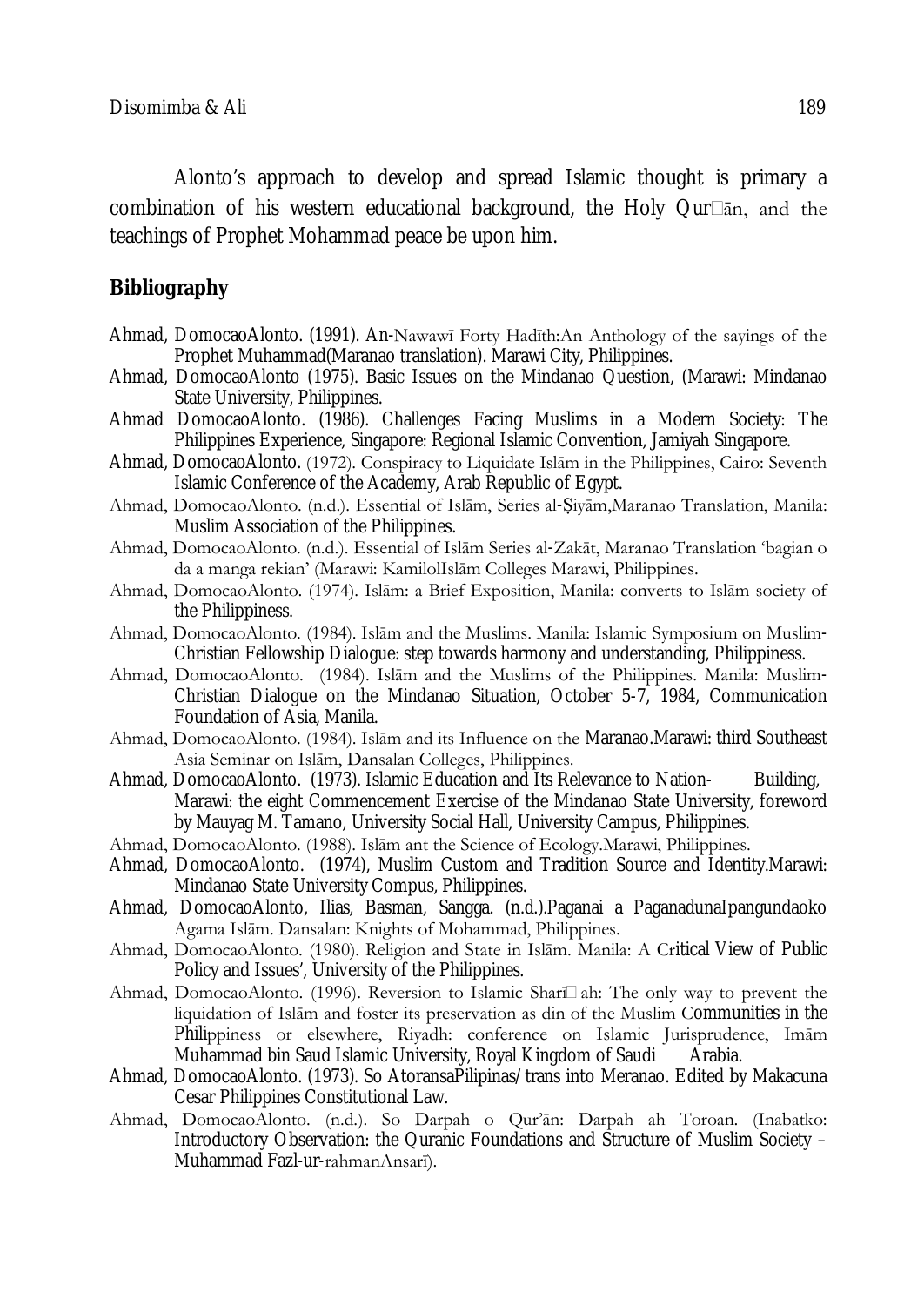- Ahmad, DomocaoAlonto. (n.d.). So Nabi o Islām ah go so Qur'ān (Inabatko: introductory: the Meaning of the Glorious Qur<sup>n</sup> an, Muhammad MarmadukePikthal).
- Ahmad, DomocaoAlonto. (n.d.).Sūrah al-Fātihah, Sūrah al-Baqarah and Sūrahāl- <sup>'</sup>Īmrān, translated to Meranao Language.
- Ahmad, DomocaoAlonto. (1972). The Ansār al-Islām and the Mindanao Crisis.Marawi: Second National Islamic Symposium of the Ansār al-Islām, Philippines.
- Ahmad, DomocaoAlonto. (1973). The Clash of Religious Thoughts in the Philippines. Cairo: the Eight Islamic Conference of Muslim Scholars of the Maima el Bohth al-Islamia, al-Azhar, Cairo, Arab Republic of Egypt.
- Ahmad, DomocaoAlonto. (1971). The Concept of Education in Islām. Marawi: Jāmīlatu al-Fīlībbīn al-Islāmia, Marawi, Philippines.
- Ahmad, DomocaoAlonto. (n.d.). The Impact of Islām on the Socio-Economic Development of Maranao Society An Outline. Papers Manuscript.
- Ahmad, DomocaoAlonto. (1955). TheIslām Religion: A Short Exposition. Manila: Philippines Columbian Club House, Manila, Philippines.
- Ahmad, DomocaoAlonto. (1972). The Need for A National Community. Marawi: Ansār al-Islām, Second National Symposium and the Third Foundation Anniversary, Marawi, Philippiness.
- Ahmad, DomocaoAlonto. (1972). The Political Problems of the Cultural Minoroties.
- Marawi: Second National Islamic Symposium and the Third Foundation Anniversary, Marawi, Philippines.
- Ahmad, DomocaoAlonto. (1985). The Prophet as Leader of Revolution: the Prophet Cruciable. Metro Manila: the Muslim Federal Part, in cooperation with the United Nationalist<br>Democratic Organizations (UNIDO), Metro Manila, Philippines. Democratic Organizations (UNIDO), Metro Manila,
- Ahmad, DomocaoAlonto. (1972). The Religious Predicaments of the Muslims in the Philippines. Marawi: Ansār al-Islām, Second National Symposium and Third Foundation Anniversary, Marawi, Philippines.
- Ahmad, DomocaoAlonto. (1976). The Repression Against the Muslim Minority in the Philippines. Marawi: Seventh Session of the Islamic Conference of Foreign Ministers, Istanbul, Turkey, Marawi, Philippines.
- Alonto, Amilbangsa and Mangelen.(1955). Third Congress of the Republic of the Philippines. Second Session, House of Representatives, H.No. 2824.
- Alonto, Mangelen and Amilbangsa.(1959). Third Congress of the Republic of the Philippines.Second Session, House of Representatives, H. No. 2810.
- Alba-Juez Laura. (2009). Perspectives on Discourse Analysis: Theory and Practice, Cambridge Scholars Publishing.
- Artemio R. Guillermo. (2005). His torical Dictionary of the Philippines, Historical Dictionary of Asia, Oceania, and the Middle Esat, No. 54, Scarecrow Press Inc., U.S.A.
- Bloor, Thomas and Meriel Bloor. (2004). The Functional Analysis of English. London: Hodder Arnold.
- Cameron, Deborah. (n.d.).Working with Spoken Discourse. (2001). London: Sage Publications, Ltd.
- Cesar AdibMujul. (1978). Muslims in the Philippines. 3rd edn., Saint Mary's Publishing, Manila, Philippines.
- Cesar AdibMajul. (1985). The Contemporary Muslim Movement in the Philippines, Mizan Press: Berkeley, U.S.A.
- Cutting, Joan. (2002). Pragmatics and Discourse. London: Routledge.
- David Joel Steinbrg. (1990). The Philippines: A Singular and a Plural Place, 2nd edn. Westview Press, Bouder, San Francisco, and Oxford, U.S.A.